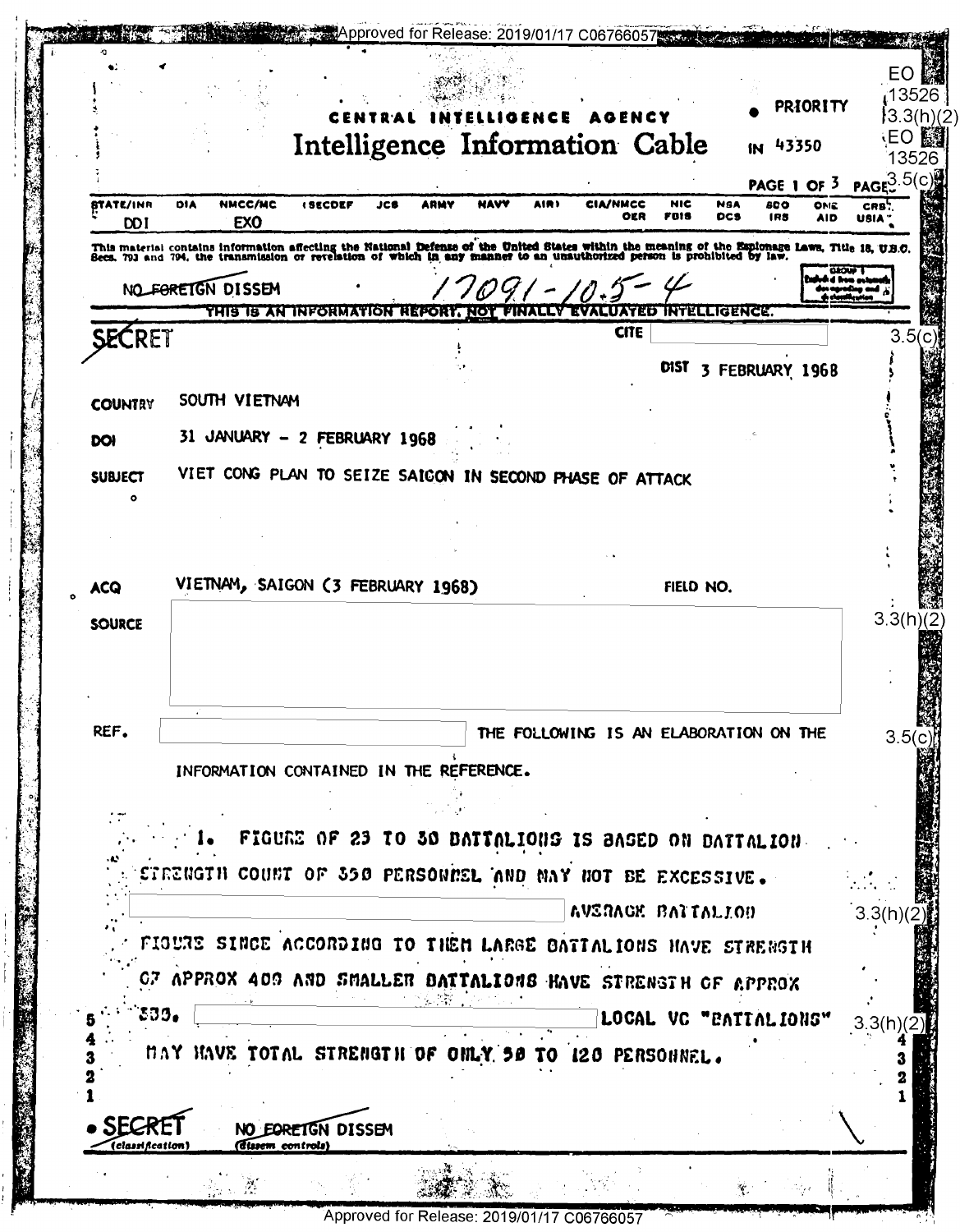|                                                                             | 43350<br>IN                                                              |                        |
|-----------------------------------------------------------------------------|--------------------------------------------------------------------------|------------------------|
|                                                                             |                                                                          |                        |
|                                                                             |                                                                          |                        |
|                                                                             | PAGE <sup>2</sup> OF <sup>3</sup> PAGES                                  |                        |
|                                                                             |                                                                          |                        |
| SECR<br>NO FORE HEN DISSEM                                                  |                                                                          |                        |
| (dissem controls)<br>(classification)                                       |                                                                          |                        |
| $\cdot$ 2.                                                                  | <b>STPENGTH</b>                                                          | 3.3(h)(2)              |
|                                                                             | $\sim$ 0 F VC 1N MR-4 AREA AS 9500 TO 6000. IF THIS FORCE HAS BEEN       |                        |
|                                                                             | AUSMENTED, FIGURE OF 25 TO 30 DATTALIONS EACH OF 350 PERSONNEL           |                        |
| ANAY OS QUITE CLOSS TO TRUE FIGURE.                                         |                                                                          |                        |
|                                                                             | 3. NOT ABLE AT THIS TIME GET TESTIMONY OR DOCUMENTS WHICH                |                        |
|                                                                             | MENIION SECOND STAGE OF ATTACK. INFORMATION CAME FROM TWO POWS,          |                        |
|                                                                             | CA VAN TY AKA TU TY WNO WAS COMPANY COMMANDER THIRD COMPANY.             |                        |
|                                                                             | SINTH BN, 165A REGIMENT AND VHO MADE DEATHDED STATEMENT. OTHER           |                        |
|                                                                             | $_{\rm P}$ ou was le van de aka bay kiet uno vas political cadre officer |                        |
|                                                                             |                                                                          |                        |
| CAME ORGANIZATION.                                                          |                                                                          |                        |
|                                                                             |                                                                          |                        |
|                                                                             | <b>THESE</b>                                                             |                        |
|                                                                             | $\lq$ fous thdividually stated that the attacking VC units were          |                        |
|                                                                             | TO HOLD THEIR FOSITIONS IN PRECINCTS 5, 6, 7 AND 8 UNTIL                 |                        |
|                                                                             | THE "SECOND STAGE OF ATTACK". THE SECOND STAGE WOULD                     |                        |
|                                                                             | CONSIST OF TWO VC RESERVE DIVISIONS MOVING DOWN INTO THE                 |                        |
|                                                                             | CITY FROM THE NORTH FROM THE DIRECTION OF CACH MANG.                     |                        |
|                                                                             | IN ADDITION, THE VC CAPTURE OF CHI HOA FRISON WOULD HAVE                 |                        |
|                                                                             | RELEASSD AN ADDITIONAL THREE THOUSAND VC TO TAKE PART IN THE             |                        |
| "cecond phase". "                                                           |                                                                          |                        |
| 4. THESE PRISONERS AND FIVE OTHERS                                          |                                                                          |                        |
|                                                                             | CLAINED THAT THERE WERE "MORE THAN THIRTY DATTALIONS" IN THE             |                        |
| AREA REFERRED TO 19 PARA 1 ABOVE.                                           |                                                                          |                        |
| <b>SECRET</b><br>NO FOREIGN DISSEM<br>(classification)<br>(dissem controls) |                                                                          | 3.3(h)(2)<br>3.3(h)(2) |

Approved for Release: 2019/01/17 C06766057